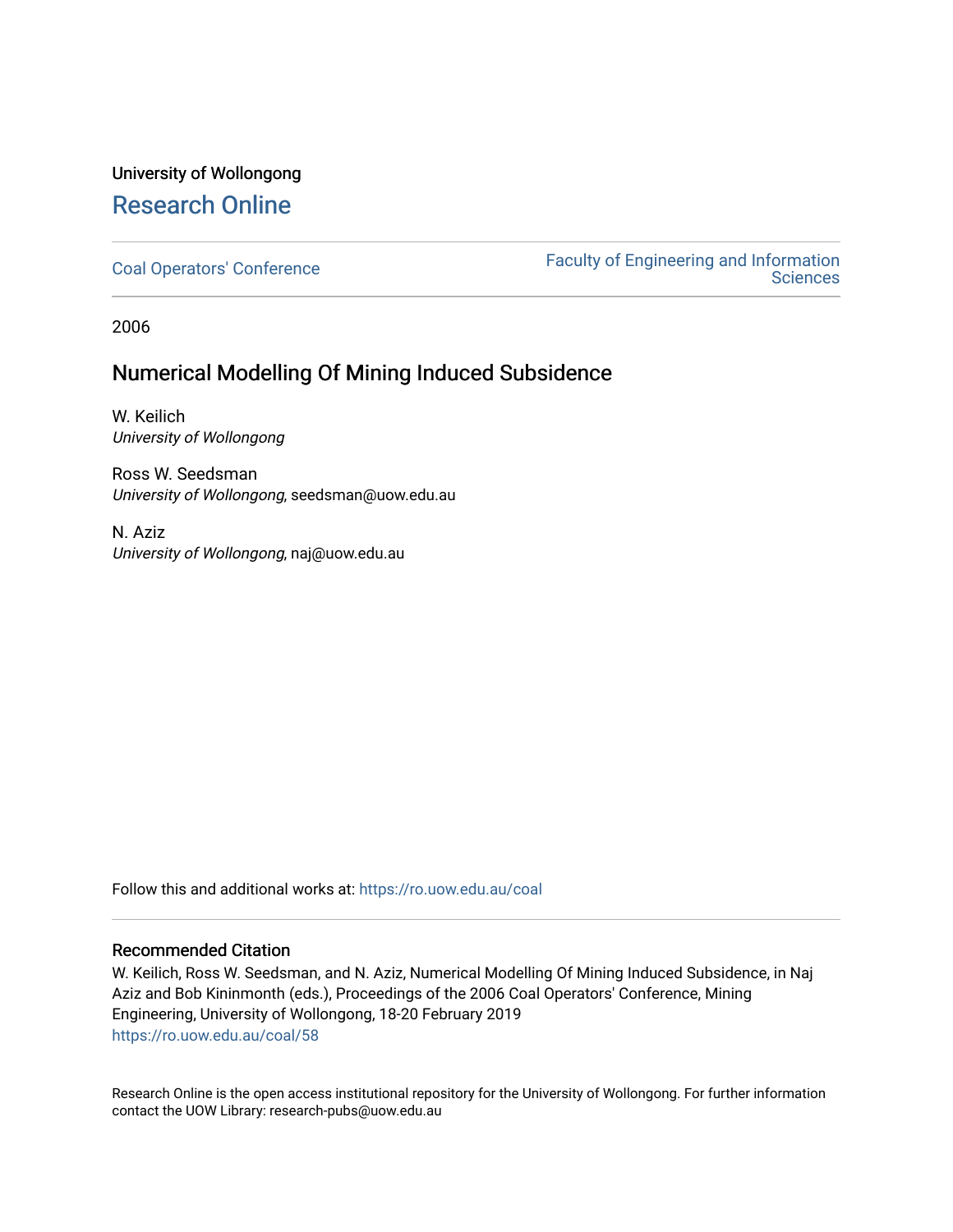## **NUMERICAL MODELLING OF MINING INDUCED SUBSIDENCE**

## **Walter Keilich<sup>1</sup> , Ross Seedsman<sup>2</sup> , and Naj Aziz<sup>1</sup>**

*ABSTRACT:* A methodology of subsidence prediction using the Distinct Element code UDEC has been developed as an alternative for subsidence modelling in the Southern Coalfield, New South Wales, Australia. The models have been validated by comparison with empirical results and observed caving behaviour. At this stage, modelling capability is limited to flat lying terrain. It is planned to apply the methodology to areas of high topographical relief to investigate the mechanics of valley closure.

## **INTRODUCTION**

Ground subsidence due to mining has been the subject of intensive research for several decades, and it remains to be an important topic confronting the mining industry today. In the Southern Coalfield of NSW, Australia, there is particular concern about subsidence impacts on incised river valleys – valley closure, upsidence, and the resulting localised loss of surface water under low flow conditions. Most of the reported cases have occurred when the river valley is directly undermined. However, there are a number of cases where closure and upsidence is reported above unmined coal. These latter events are especially significant as they influence decisions regarding stand-off distances and hence mine layouts and reserve recovery.

The deformations of the valleys indicate the onset of locally compressive stress conditions. Compressive conditions are anticipated when the surface deforms in a sagging mode, for example directly above the longwall extraction: they are not expected when the surface deforms in a hogging mode. To date, explanations for valley closure under the hogging mode have considered undefined compressive stress redistributions in the horizontal plane, or block translations from the sagging mode. This research is investigating the possibilities of the block translation model.

Subsidence prediction in Australia is currently limited to empirical and numerical techniques. The empirical techniques are suitable for flat lying or gently sloping areas but are unsuitable for areas of large topographical relief. From the available numerical techniques, FLAC has been commonly used for assessing the impacts of longwall mining on river valleys. FLAC has limited application as the code is not capable of modelling discontinuous rock masses effectively.

In this project, a methodology of subsidence prediction using the Distinct Element code UDEC is being developed as an alternative for subsidence modelling in the Southern Coalfield. The UDEC models have been validated by comparison with empirical results and comparison of observed caving behaviour. The expected outcomes will include a reliable subsidence prediction tool capable of simulating ground deformations and sub surface movements in flat terrain and river valleys, and a more complete understanding of valley closure. This paper will present work completed to date.

## **SUBSIDENCE IN THE SOUTHERN COALFIELD**

During longwall mining, a large void in the coal seam is produced and this disturbs the equilibrium conditions of the surrounding rock strata, which bends downward while the floor heaves. When the goaf reaches a sufficient size, the roof strata will fail and cave. Seedsman (2004) reports that caving does not necessarily occur vertically above the extracted coal panel, but in many cases, caving is defined by a goaf angle that trends over the goaf. This angle is most likely a function of the bedding structure of the roof and the orientation of the goaf with respect to sub vertical jointing.

 $\overline{a}$ 

*<sup>1</sup> Faculty of Engineering, University of Wollongong* 

*<sup>2</sup> Visiting Fellow, University Of Wollongong*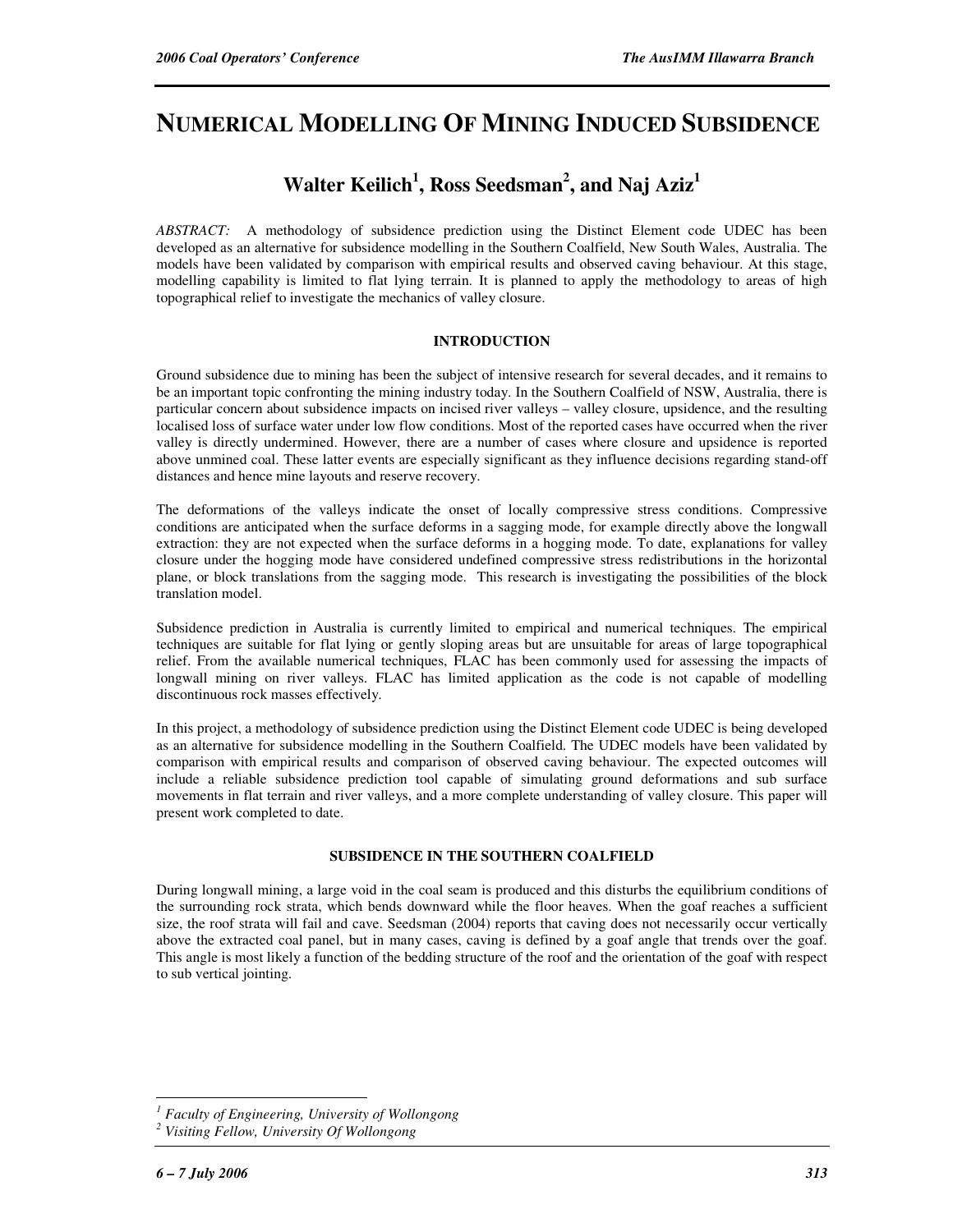In the Newcastle Coalfield the average goaf angle is 12º with a standard deviation of 8º. Numerical modelling by the CSIRO (1999) of the caving in the Southern Coalfield appears to support a goaf angle value of 12º. Further numerical modelling by Gale (2005) in an unspecified coalfield also supports this value. Caving will cease when the goaf angle encounters a stratigraphic unit strong enough to bridge what is now the effective span. This concept is illustrated in Figure 1. The goaf and overburden strata will then compact over time and become stabilised.



**Fig. 1 - Relationship between panel width, goaf angle and effective span** 

The caving of the roof strata as previously described, gives rise to several zones within the overburden strata. The number of zones varies in the literature with Kratzsch (1983) describing six zones, Peng (1992) describing four zones, and Kapp (1984) describing three zones. These zones are not distinct but there is a gradual transition from one to another. Seedsman (2004) reported on the existence of a massive unit in the strata of the Newcastle Coalfield and presented an alternative way of predicting subsidence based on the Voussoir Beam analogue. For this method to be applied, it is assumed that the massive unit remains elastic and all goafing takes place underneath the massive unit. Therefore the developed subsidence is a function of the deflection of the massive unit, provided the massive unit remains elastic and does not fail. Unfortunately, the amount of information on the caving characteristics in the Southern Coalfield is somewhat limited. Microseismic results from an Australian Coal Association Research Program (ACARP) project (CSIRO, 1999) provided some useful information on the caving behaviour at Appin Colliery, which is located in the Southern Coalfield. The longwall panel that was monitored was 200 m wide and extracted the 2.3 m thick Bulli Seam at a depth of about 500 m. The monitoring included the installation of 17 triaxial geophones and nine geophones in a borehole drilled from the surface to the Bulli Seam and two perpendicular surface strings of four geophones each. The period of monitoring was approximately four months, during which there was 700 m of face retreat. From the monitoring it was seen that the majority of fracturing extended approximately 50 m to 70 m above the Bulli Seam with no fracturing exceeding approximately 290 m, and to a depth of 80 m to 90 m into the floor. Figure 2 illustrates the microseismic events in a cross section of the monitored longwall.



**Fig. 2 - Cross section of longwall with microseismic event location (CSIRO, 1999)**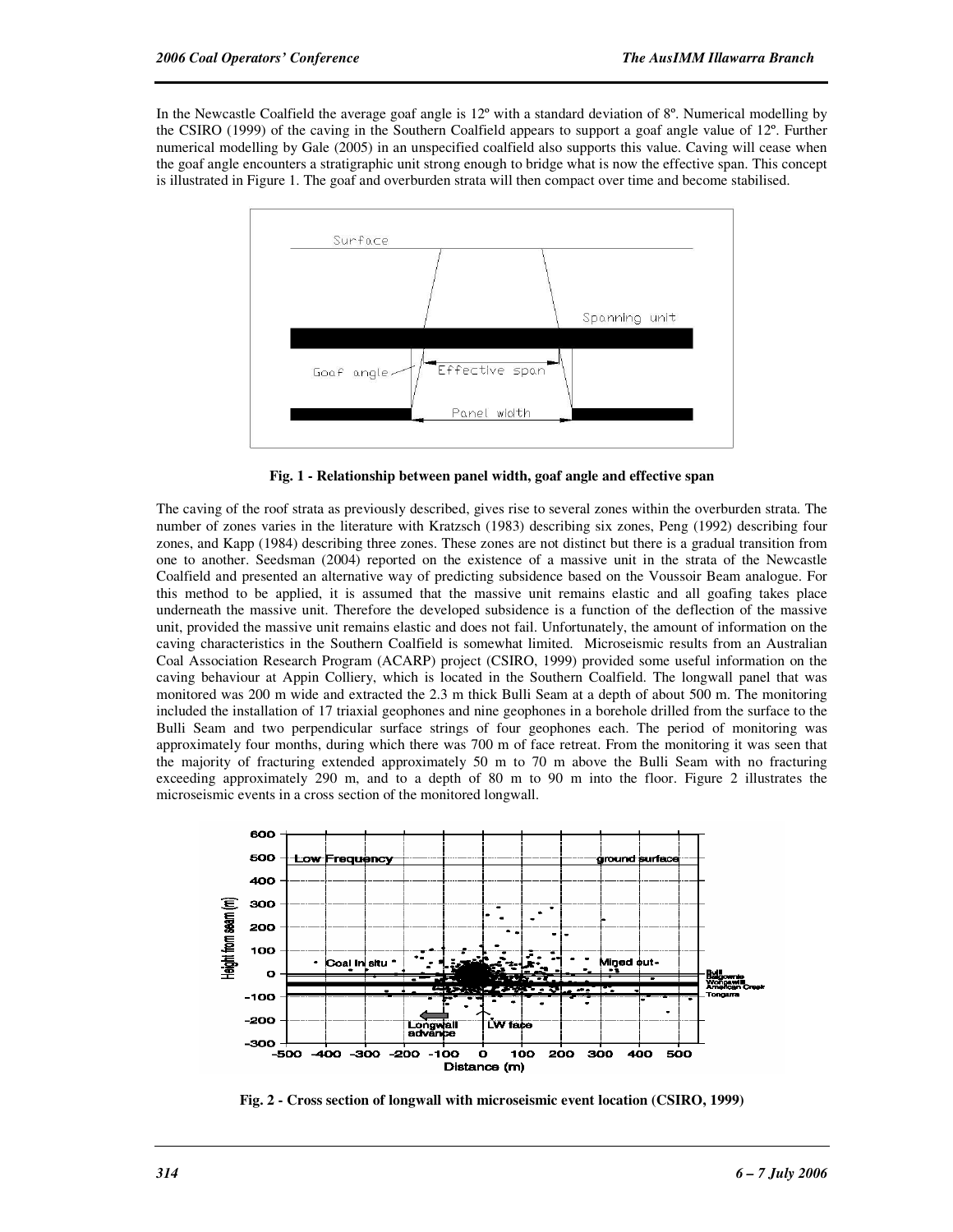An analysis of the stratigraphic details in the subsidence handbook by Holla and Barclay (2000) shows that the Bulgo Sandstone is the most massive unit in the stratigraphy of the Southern Coalfield, with a thickness ranging from approximately 90 m to 200 m, and located at a distance between 90 m and 120 m above the Bulli Seam at Appin Colliery. It is also the strongest of the larger upper units as indicated by a geotechnical characterization (MacGregor and Conquest, 2005). If the position of the Bulgo Sandstone were overlain onto Figure 2, it would be seen that the majority of the fracturing in the goaf is contained by the Bulgo Sandstone. This would seem to suggest that the Bulgo Sandstone is acting as the massive spanning unit, therefore all potential subsidence development can be theoretically derived from a voussoir analysis of the Bulgo Sandstone.

## **VALLEY CLOSURE**

ACARP (2002) contains a comprehensive literature review on valley bulging, along with an empirical method to predict valley closure, upsidence, compressive strain and regional horizontal movement for river valleys that have been undermined. It is proposed that during the formation of a river valley, the horizontal stresses in the valley sides redistribute to the valley base, causing an increase in horizontal stress. Bulging of the valley base is a result of this stress redistribution and is a natural phenomenon. When a river valley is undermined, the horizontal stresses are redistributed from the cave zone to the surface. This results in a further increase of the horizontal stress in the valley base. If the elevated horizontal stress exceeds rock strength, the valley base will fail in compression and buckle up-wards or over-ride adjacent stratum. Failure of the valley base continues downward until equilibrium is achieved. This failure of the strata in the base of the valley allows some relaxation of the sides of the valley to occur, causing closure of the valley sides.

For a river valley that is directly undermined by a longwall, the above-mentioned explanation is valid. Results from the empirical study (ACARP, 2002) show that valley closure occurs well outside the goaf edge, up to a longitudinal distance of 1500 m from the end of the longwall. It would be expected that a valley in the convex part of the subsidence profile would open up, not close as seen by the empirical results. Whether this valley closure is driven by the magnitude of horizontal stress or the magnitude of the tilt in the subsidence profile is uncertain and is anticipated to be clarified by numerical modelling.

## **EMPIRICAL PREDICTIONS**

The method devised by the New South Wales Department of Primary Industries has been in existence since 1985 and is available as a handbook (Holla and Barclay, 2000). Since then, the method has been refined with the addition of subsidence data, and a discussion on the effects of mining induced subsidence on public utilities, dwellings and water bodies. Whilst not accounted for in the prediction technique, there is also a discussion on the major factors modifying the theoretical subsidence behaviour such as faults, dykes, and gullies. Several case studies were also presented to illustrate these factors in action.

The subsidence data and resulting graphs in this method were obtained from collieries in the area between the Illawarra Escarpment and the Burragorang Valley. This data was collected over a period of thirty years. The majority of the mines included in the analyses were mining the Bulli seam except in two cases for which the workings were in the Wongawilli seam. The predominant method of mining was by longwall mining, although some pillar extraction data has been included. The relationship between  $S_{\text{max}}/T$  and W/H for single panels is illustrated in Figure 3.

It can be seen from Figure 3 that the lower curve represents the relationship between the width to cover depth (W/H) and subsidence factor ( $S<sub>max</sub>/T$ ) for longwall extraction, where  $S<sub>max</sub>$  is the maximum developed subsidence and T is the extracted thickness. It can also be seen from Figure 3 that the largest longwall W/H ratio still falls into the sub-critical category (W/H < 1.4). This is a result of the deep mining conditions in the Southern Coalfield, and although data exists for W/H ratios between 0.5 and 0.9, the resulting scatter suggests that subsidence prediction would be more accurate for W/H ratios less than 0.5.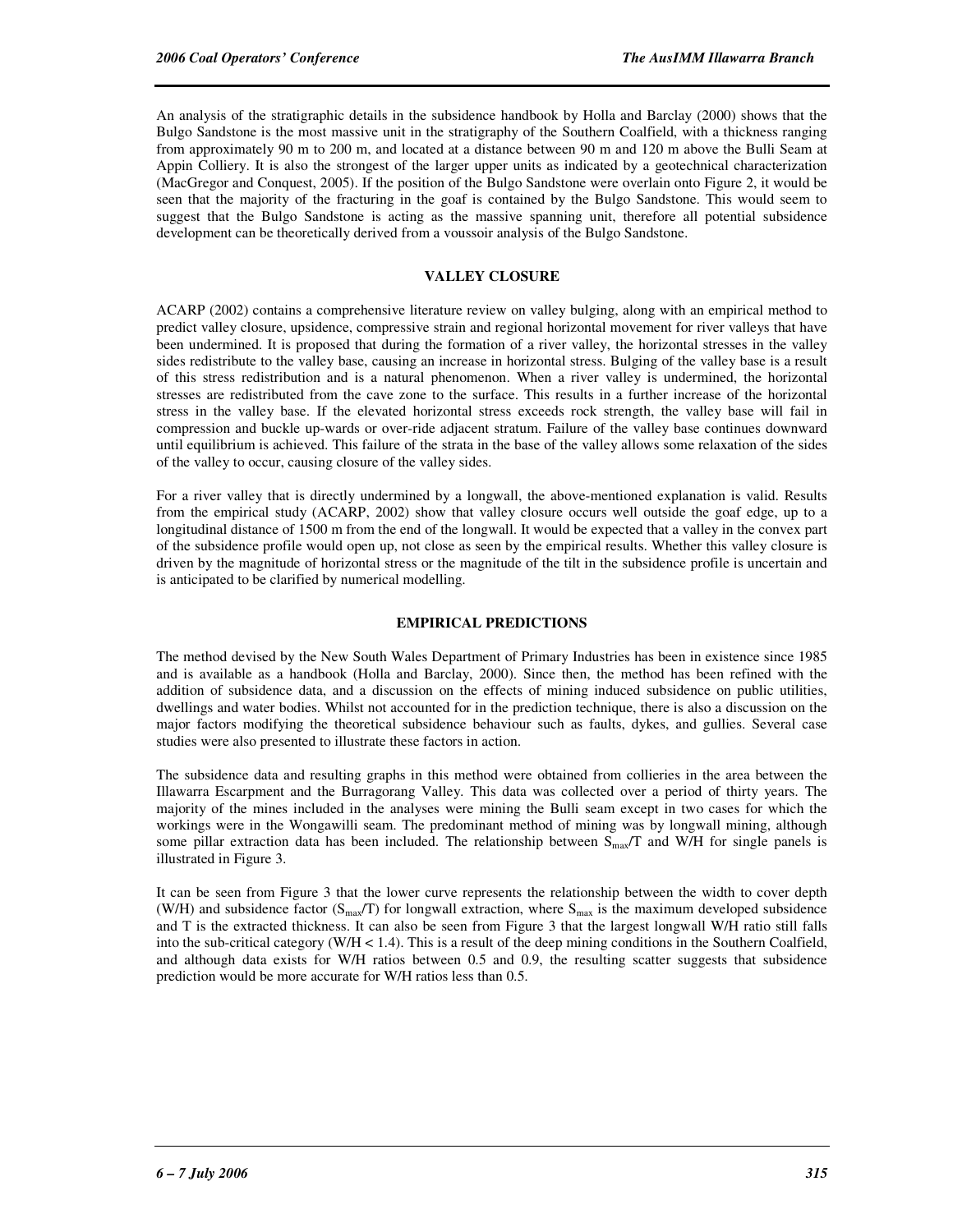

**Fig. 3 - Relationship between Smax/T and W/H for single longwall panels (Holla and Barclay, 2000)** 

## **NUMERICAL MODELLING STRATEGY**

The approach used in the numerical modelling was to try and replicate the trends in Figure 3 before extending the numerical modelling to undermined river valleys in an effort to understand the mechanisms behind valley closure. Holla and Barclay (2000) contain a list of mines and extraction details, from which the ground movement data were collected and the subsidence curves derived (single panel only). The majority of the mines extracted the Bulli Seam using the longwall method of mining. The data that was derived from pillar extraction and Wongawilli Seam extraction was excluded from the modelling. It should be noted that the extraction details are approximate figures only.

Holla and Barclay (2000) also contain the thickness of the stratigraphic units in the overburden, grouped according to colliery. This was used for the derivation of the thickness of rock units above the Bulli seam for different mines. Excluding mines that utilise pillar extraction, extract the Wongawilli Seam, it was concluded that a minimum of three models can be created from the available data (Table 1).

| <b>Model Name</b> | <b>Individual Panel</b><br>Width $W(m)$ | Cover<br>Depth $H(m)$ | <b>Extracted</b><br>Thickness (m) | W/H  |
|-------------------|-----------------------------------------|-----------------------|-----------------------------------|------|
| Model 1           | 105                                     | 413                   | <u>າາ</u>                         | 0.25 |
| Model 2           | 158                                     | 450                   | 25                                | 0.35 |
| Model 3           | 160                                     | 288                   | 3.0                               | 0.56 |

**Table 1 - Basic details of models** 

It must be noted that although 18 potential models can be created with the available data, three models was considered sufficient to cover the range of W/H ratios represented in the single panel subsidence curve in Figure 3. At the time of writing, another model with a W/H ratio of 0.81 was running but early indications suggest a model this large is impractical to run, with the current run time of this model exceeding two weeks.

## **Model Geometry**

Symmetry has been utilised to halve the size of the models needed, with the right hand side of the model representing the centreline of the panel. Each model has the left hand boundary fixed at five times the excavation width, as indicated by the UDEC user's manual (Itasca, 2000), or the predicted range of ground movement as indicated by the 29° angle of draw (Holla and Barclay, 2000), or whichever is the greater value. The stratigraphic thickness for each rock unit in the Southern Coalfield is given in Table 2 and the finalised dimensions for each model are given in Table 3. Bedding planes were assumed as horizontal and vertical joints were placed with a 90˚ dip and offset to form a brickwork style pattern.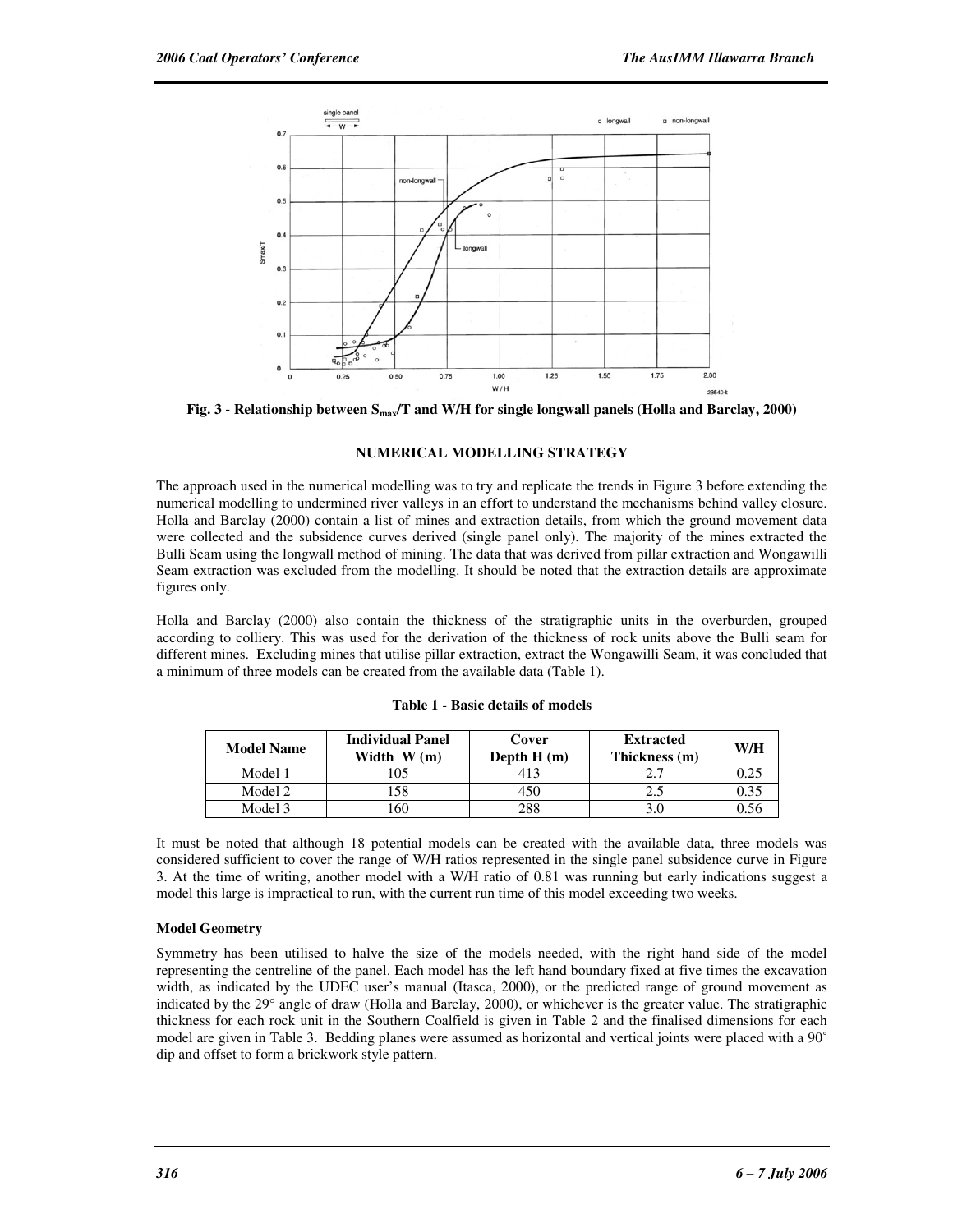|                                  |                                |                | <b>Model Name</b>        |                          |
|----------------------------------|--------------------------------|----------------|--------------------------|--------------------------|
|                                  |                                | 1              | 2                        | 3                        |
|                                  | <b>Hawkesbury Sandstone</b>    | 88             | 153                      | 78                       |
|                                  | <b>Newport Formation</b>       | 20             | 13                       | 7                        |
|                                  | <b>Bald Hill Claystone</b>     | 34             | 23                       | 12                       |
|                                  | <b>Bulgo Sandstone</b>         | 145            | 156                      | 92                       |
|                                  | <b>Stanwell Park Claystone</b> | 40             | 23                       | 11                       |
| Stratigraphic Unit Thickness (m) | <b>Scarborough Sandstone</b>   | 50             | 32                       | 36                       |
|                                  | <b>Wombarra Shale</b>          | 16             | 29                       | 29                       |
|                                  | <b>Coal Cliff Sandstone</b>    | 20             | 21                       | 23                       |
|                                  | <b>Bulli Seam</b>              | 2.7            | 2.5                      | 3                        |
|                                  | <b>Loddon Sandstone</b>        | 8              | 8                        | 8                        |
|                                  | <b>Balgownie Seam</b>          | $\mathbf{1}$   | 1                        | $\mathbf{1}$             |
|                                  | <b>Lawrence Sandstone</b>      | $\overline{4}$ | $\overline{\mathcal{L}}$ | $\overline{\mathcal{L}}$ |
|                                  | <b>Cape Horn Seam</b>          | $\overline{2}$ | $\overline{2}$           | $\overline{2}$           |
|                                  | $UN2*$                         | 6              | 6                        | 6                        |
|                                  | <b>Hargraves Coal Member</b>   | 0.1            | 0.1                      | 0.1                      |
|                                  | $UN3*$                         | 10             | 10                       | 10                       |
|                                  | Wongawilli Seam                | 10             | 10                       | 10                       |
|                                  | <b>Kembla Sandstone</b>        | 3              | 3                        | 3                        |
|                                  | <b>Lower Coal Measures</b>     | 50             | 50                       | 50                       |
|                                  | <b>Total Depth</b>             | 509.8          | 546.6                    | 385.1                    |

|  |  |  |  |  | Table 2 - Thickness of stratigraphic units for each model, in descending order |
|--|--|--|--|--|--------------------------------------------------------------------------------|
|--|--|--|--|--|--------------------------------------------------------------------------------|

\*UN-NAMED MEMBER

| <b>Model Name</b> | Total Model Width (m) | Total Model Depth (m) |
|-------------------|-----------------------|-----------------------|
| Model 1           | 315                   | 509.8                 |
| Model 2           | 474                   | 546.6                 |
| Model 3           | 480                   | 385.1                 |

## **Material Properties**

A great deal of information has been published on the material properties of the stratigraphic units above and including the Bulgo Sandstone by Pells (1993). Most of this data is derived from civil engineering works in and around Sydney, not specifically the Southern Coalfield. Most recently, a drilling program has been completed which contains the geotechnical characterisation of several boreholes that were drilled over Appin and Westcliff collieries (MacGregor and Conquest, 2005). As a result of this geotechnical characterisation and a survey of the literature (CSIRO, 2002; Williams and Gray, 1980; and McNally, 1996) a complete set of material properties have been derived (Table 4). The material properties that have been derived from laboratory testing have been used directly in the models without calibration or modification.

|  | Table 4 - Selected material properties for stratigraphic units |  |  |
|--|----------------------------------------------------------------|--|--|
|  |                                                                |  |  |

|                                | E     | $\mathbf{v}$ | c     | φ     | $\sigma_{\rm T}$ |
|--------------------------------|-------|--------------|-------|-------|------------------|
|                                | (GPa) |              | (MPa) | (٥    | (MPa)            |
| <b>Hawkesbury Sandstone</b>    | 13.99 | 0.29         | 9.70  | 37.25 | 3.58             |
| <b>Newport Formation</b>       | 11.65 | 0.25         | 8.85  | 35.00 | 3.40             |
| <b>Bald Hill Claystone</b>     | 10.37 | 0.46         | 10.60 | 27.80 | 2.90             |
| <b>Bulgo Sandstone</b>         | 18.00 | 0.23         | 17.72 | 35.40 | 6.55             |
| <b>Stanwell Park Claystone</b> | 19.20 | 0.26         | 14.57 | 27.80 | 4.83             |
| <b>Scarborough Sandstone</b>   | 20.57 | 0.23         | 13.25 | 40.35 | 7.18             |
| Wombarra Shale                 | 17.00 | 0.37         | 14.51 | 27.80 | 4.81             |
| <b>Coal Cliff Sandstone</b>    | 23.78 | 0.22         | 19.40 | 33.30 | 7.87             |
| <b>Bulli Seam</b>              | 2.80  | 0.30         | 6.37  | 25.00 | 0.84             |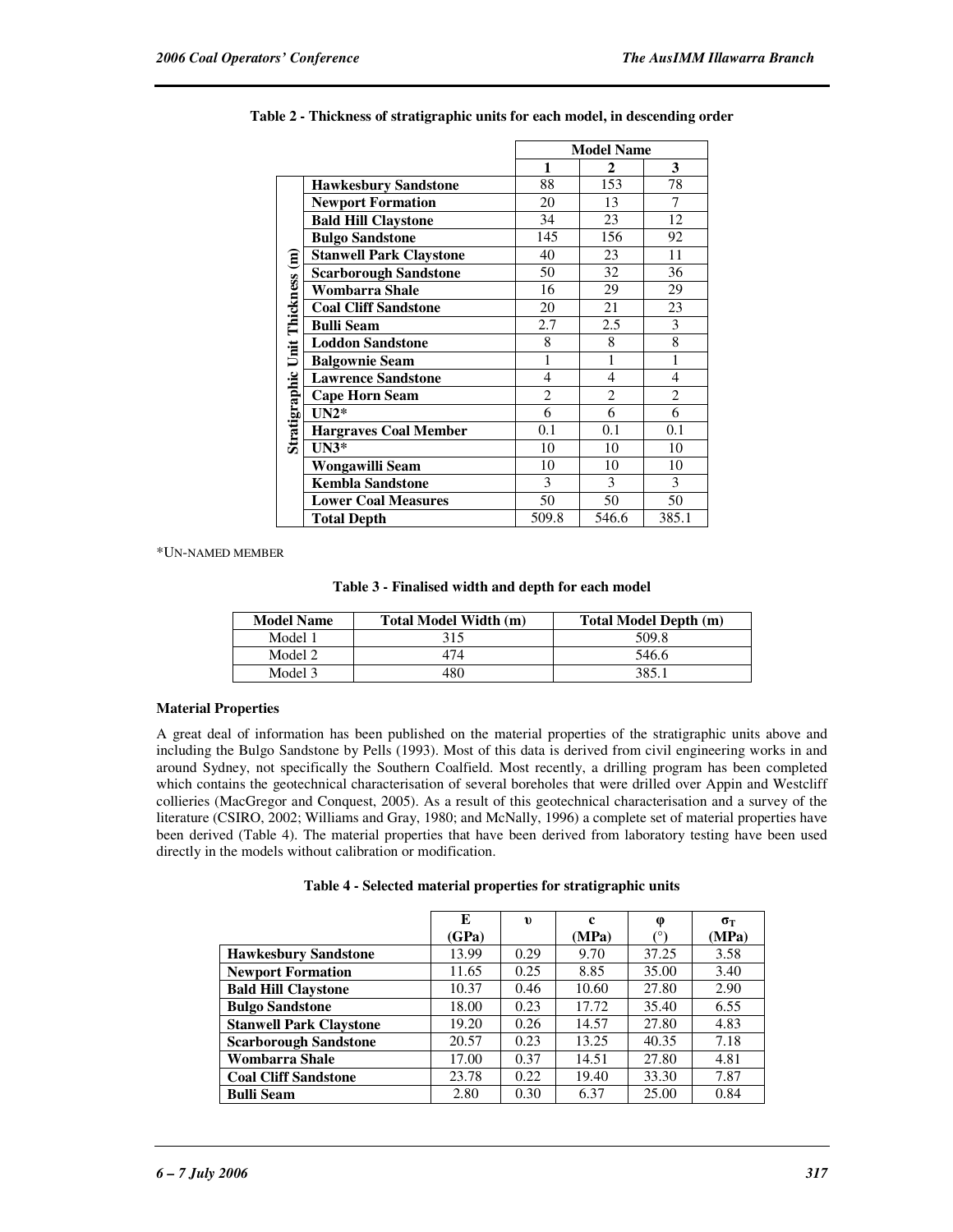|                              | E     | $\mathbf{v}$ | c     | φ     | $\sigma_{\rm T}$ |
|------------------------------|-------|--------------|-------|-------|------------------|
|                              | (GPa) |              | (MPa) | (°)   | (MPa)            |
| <b>Loddon Sandstone</b>      | 15.07 | 0.33         | 17.10 | 28.90 | 5.65             |
| <b>Balgownie Seam</b>        | 2.80  | 0.30         | 6.37  | 25.00 | 0.84             |
| <b>Lawrence Sandstone</b>    | 15.07 | 0.33         | 17.10 | 28.90 | 5.65             |
| <b>Cape Horn Seam</b>        | 2.00  | 0.30         | 2.87  | 25.00 | 0.70             |
| UN2                          | 13.48 | 0.25         | 19.89 | 28.90 | 6.74             |
| <b>Hargraves Coal Member</b> | 2.80  | 0.30         | 6.37  | 25.00 | 0.84             |
| UN3                          | 13.00 | 0.25         | 19.18 | 28.90 | 6.50             |
| Wongawilli Seam              | 2.00  | 0.30         | 2.87  | 25.00 | 0.70             |
| <b>Kembla Sandstone</b>      | 18.15 | 0.28         | 18.02 | 28.90 | 6.11             |
| <b>Lower Coal Measures</b>   | 9.37  | 0.29         | 12.20 | 27.17 | 3.75             |

## **Table 4 - Selected material properties for stratigraphic units (continued)**

Where,

- $E = \text{Young's Modulus}$
- υ = Poisson's Ratio
- $c =$  Cohesion
- $\varphi$  = Friction Angle
- $\sigma_T$  = Tensile Strength

#### **Bedding Planes and Properties**

Bedding, stratification or layering is one of the most fundamental and diagnostic features of sedimentary rocks. In numerical modelling, it is important to correctly distinguish what constitutes bedding planes and intrabed structures as bedding planes are the major source of shear and slip in a discontinuous rock mass.

Bedding is due to vertical differences in lithology, grain size, grain shape, packing or orientation. Generally, bedding is layering within beds on a scale of about 1 or 2 cm, and lamination is layering within beds on a scale of 1 or 2 mm (Tucker, 2003; and Selley, 2000). Limited information exists about bedding planes in the Southern Coalfield. Most of the information has been derived from civil engineering works and visual examination of outcrops along the coast by Ghobadi (1994). It is also recognised that strata thickness and bedding plane thickness will vary from site to site, so it would be advantageous to derive the required information from a complete geotechnical investigation at one site, if possible.

The drill cores that were obtained for the geotechnical characterisation (MacGregor and Conquest, 2005) were logged for discontinuities, but unfortunately bedding planes or drilling induced fractures were not specifically identified. The authors were allowed access to the logs and laboratory reports. Neutron and gamma logging was also performed on holes. A site visit was conducted by the authors and a visual examination of the core, along with a comparison of the logs was carried out for the Bulgo Sandstone. It was found that there was a good correlation between major bedding planes and partings identified in the core and the corresponding logs. When compared to data provided by Pells (1993) and Ghobadi (1994), there was good agreement apart from the Newport Formation and Bald Hill Claystone. In these instances, it was decided to use the values provided by Pells (1993). The bedding plane spacings used in the models are summarised in Table 5.

| <b>Rock Unit</b>               | <b>Bedding Plane Spacing (m)</b> |
|--------------------------------|----------------------------------|
| Hawkesbury Sandstone           |                                  |
| <b>Newport Formation</b>       |                                  |
| <b>Bald Hill Claystone</b>     | 0.3                              |
| <b>Bulgo Sandstone</b>         | y                                |
| <b>Stanwell Park Claystone</b> |                                  |
| Scarborough Sandstone          |                                  |
| Wombarra Claystone             |                                  |
| Coal Cliff Sandstone           |                                  |

#### **Table 5 - Bedding plane spacing**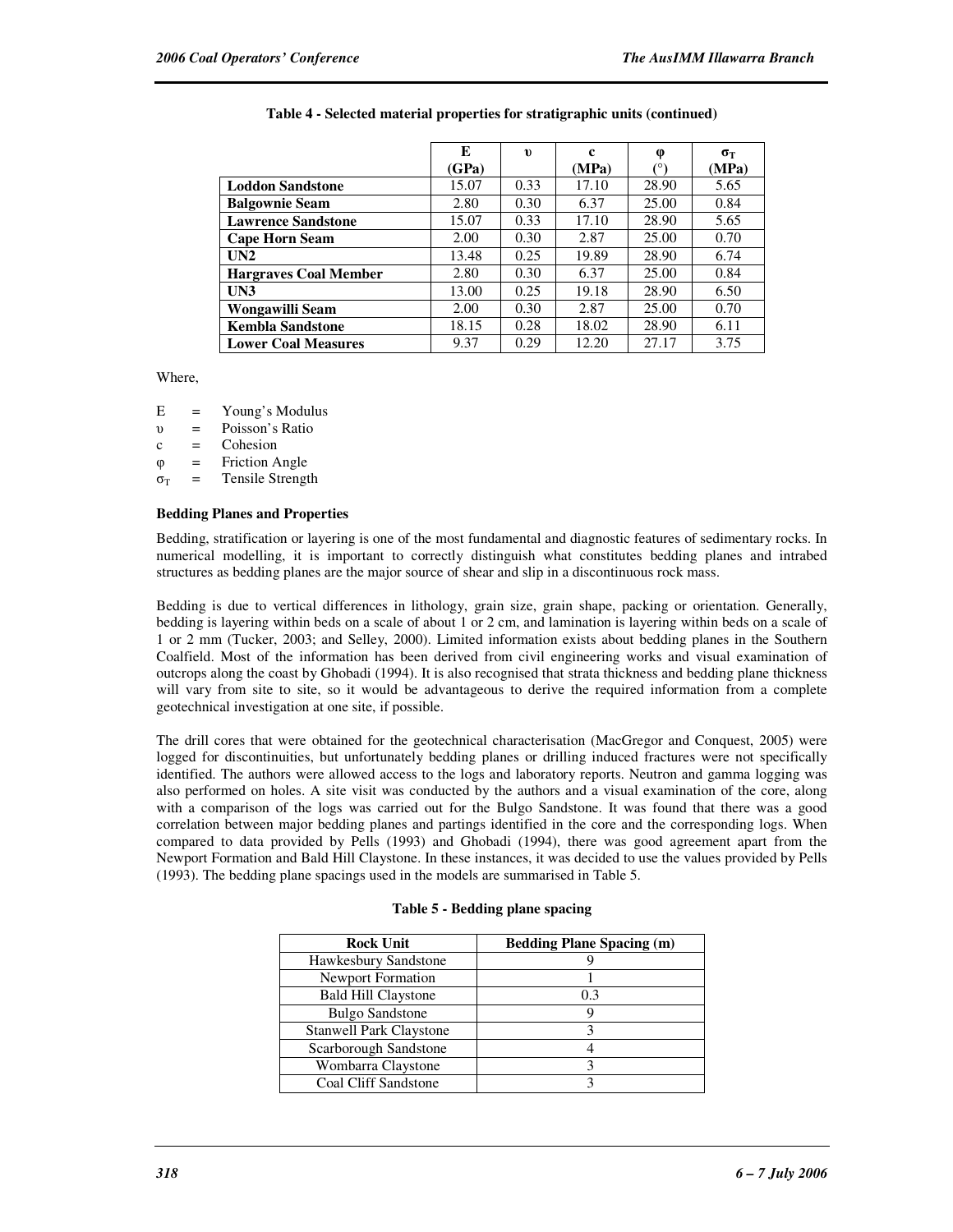Information on specific bedding plane properties are scarce and if the discontinuities are not directly laboratory tested, estimates or values from field studies have to be used. Derivation of the joint and normal and shear stiffness was done in accordance to the procedures described by Itasca (2000). It seems that the shear stiffness can be approximated as one-tenth of the normal stiffness. This approach has been used by Itasca (2000), and has been used by Coulthard (1995) and Badelow et al (2005). The derived joint normal and shear stiffness used for each rock unit is shown in Table 6.

The joint and bedding plane strength parameters have been derived from Chan, Kotze and Stone (2005), and Barton (1976) has been used to calculate cohesion based on the JRC and JCS values given by Chan, Kotze and Stone (2005). The bedding plane properties used in the models can be seen in Table 7.

## **Vertical Joints and Properties**

Very little data exists on the vertical joint spacing in rock units in the Southern Coalfield, and even where geotechnical characterisations have been completed; vertical joint spacing simply cannot be assessed from HQ cores.

Price (1966) reports on work done in Wyoming, USA, which suggests for a given lithological type, the concentration of joints is inversely related to the thickness of the bed. Examples were given for dolomite where joints in a 10 ft. thick bed occurred at every 10 ft.; and joints in a 1 ft. thick bed occurred every 1 ft. Similar results were also reported for sandstone and limestone. The mechanism proposed by Price (1966) assumed that the cohesion between adjacent beds is non-existent and that friction angle; normal stress and tensile strength are all constant. It was suggested that while these parameters will change in reality, these factors cause only second-order variations in the relationship between joint frequency and bed thickness. A comprehensive review of the Price model was performed by Mandl (2005). In addition, this review also included Hobbs' model, which is a more complex model that takes into account the elastic modulus and bedding plane cohesion of adjacent beds. Both models predict a joint spacing that scales with bed thickness.

| <b>Rock Unit</b>               | <b>Normal Stiffness</b><br>(GPa/m) | <b>Shear Stiffness</b><br>(GPa/m) |
|--------------------------------|------------------------------------|-----------------------------------|
| Hawkesbury Sandstone           | 21                                 | 2.1                               |
| <b>Newport Formation</b>       | 140                                | 14                                |
| <b>Bald Hill Claystone</b>     | 204                                | 20.4                              |
| <b>Bulgo Sandstone</b>         | 26                                 | 2.6                               |
| <b>Stanwell Park Claystone</b> | 78                                 | 7.8                               |
| Scarborough Sandstone          | 76                                 | 7.6                               |
| Wombarra Claystone             | 115                                | 11.5                              |
| Coal Cliff Sandstone           | 108                                | 10.8                              |

## **Table 6 - Joint normal and shear stiffness**

Ghobadi (1994) reports that the vertical joint spacing in the Hawkesbury Sandstone is observed to be 2-5 m, the Scarborough Sandstone 1-4 m, the Bulgo Sandstone 0.5-1.5 m, the Stanwell Park Claystone 0.1-0.5 m, and the Wombarra Claystone 0.2-0.6 m apart. It was noted that many of the joints on the escarpment and coastline are filled with calcite and/or clay. These values are not in good agreement with the Price joint model.

## **Table 7 - Bedding plane properties**

| <b>Property</b>             | <b>Bedding Plane</b> |
|-----------------------------|----------------------|
| Friction Angle $(°)$        | 28                   |
| Residual Friction Angle (°) | 15                   |
| <b>JCS</b>                  |                      |
| <b>JRC</b>                  |                      |
| Cohesion (MPa)              | 0.7                  |
| Residual Cohesion (MPa)     |                      |
| Dilation Angle $(°)$        |                      |
| Tensile Strength (MPa)      |                      |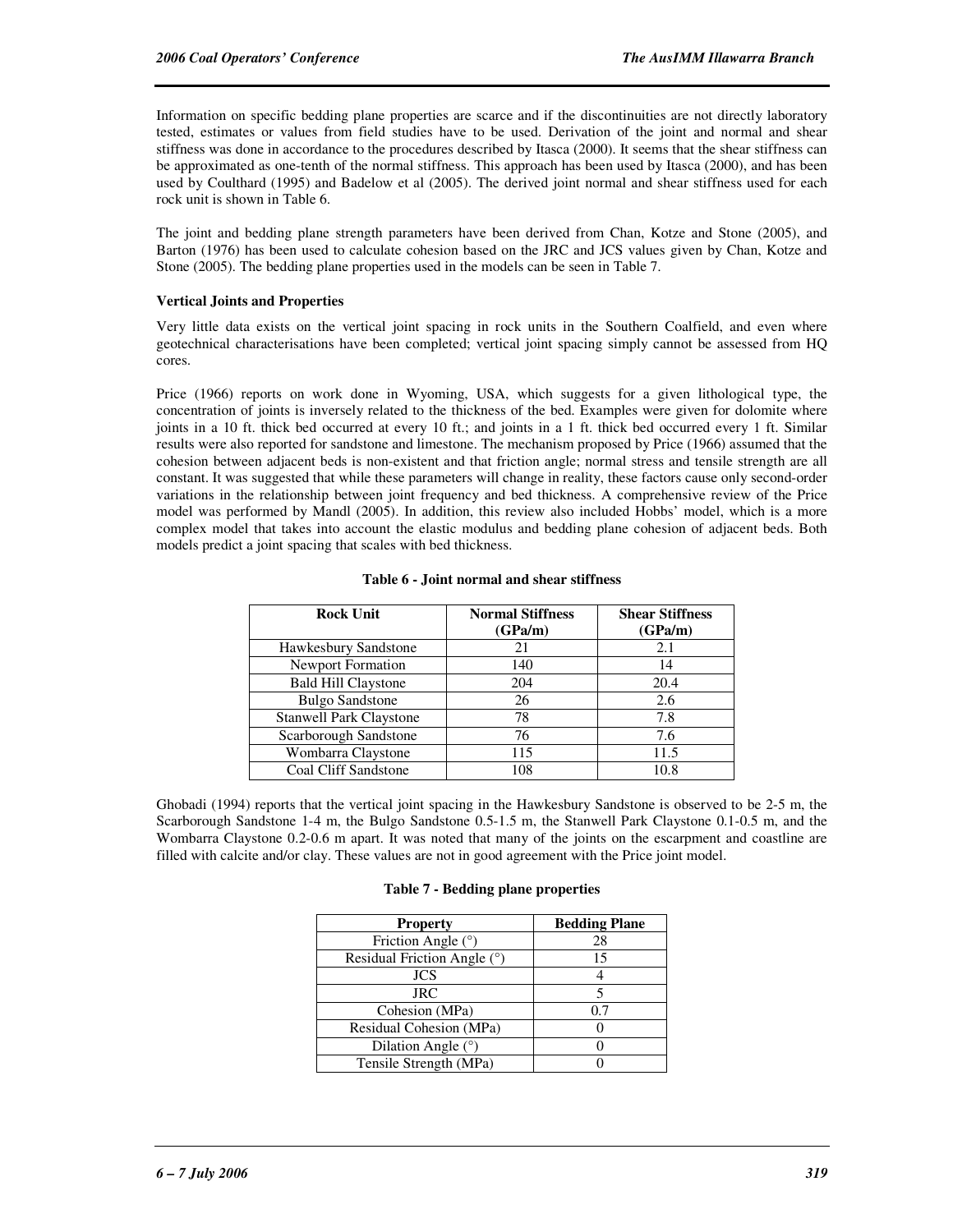Pells (1993) reports that the vertical joint spacing in the Hawkesbury Sandstone is 7-15 m in the Southern catchment area, the Newport Formation 1-3 m, Bald Hill Claystone 1 m, and the Bulgo Sandstone 2-13 m. These values are in good agreement with the Price joint model, therefore it was assumed that vertical joint spacing is equal to bed thickness and this assumption was used in the numerical models. Vertical joint properties have been estimated in the same manner as for bedding planes. The vertical joint properties are shown in Table 8.

| <b>Property</b>             | <b>Vertical Joint</b> |
|-----------------------------|-----------------------|
| Friction Angle (°)          | 28                    |
| Residual Friction Angle (°) | 15                    |
| <b>JCS</b>                  |                       |
| <b>JRC</b>                  |                       |
| Cohesion (MPa)              |                       |
| Residual Cohesion (MPa)     |                       |
| Dilation Angle $(°)$        |                       |
| Tensile Strength (MPa)      |                       |

|  |  | Table 8 - Vertical joint properties |
|--|--|-------------------------------------|
|  |  |                                     |

## **In-Situ Stress**

A thorough review of regional and local in-situ stress has been compiled by the CSIRO (2002) for their numerical modelling. From 206 measurements across the Sydney Basin, the ratio of horizontal stress to vertical stress was found to be in the range of 1.5-2.0. For the numerical models, a horizontal to vertical stress ratio of two was implemented.

## **Mesh Generation**

The mesh employed was relatively simple. Each block was subdivided into four constant strain zones. It was noted by Coulthard (1995) that this may result in a unit of large blocks excessively stiffer than a unit of smaller blocks. This is particularly noticeable where the larger unit overlies the smaller one. If this occurs in the models, the mesh density will be increased in the areas of interest.

#### **Constitutive Models**

The constitutive model employed is the Mohr-Coulomb model. The constitutive model used for the joints is the Mohr-Coulomb residual strength model. This joint model has the capability to reduce or increase fiction, cohesion, dilation and tensile strength.

#### **RESULTS**

Three models (Models 1, 2 and 3) had been run and analysed. A fourth model representing a W/H ratio of 0.81 was running at the time of writing but its excessive run times may rule it out in any further analysis. The results have been analysed and plots produced for:

- $S_{\text{max}}/T$  (subsidence factor),
- $S_{\text{goal}}/S_{\text{max}}$ ,
- K1 (maximum tensile strain constant),
- K<sub>2</sub> (maximum compressive strain constant),
- K3 (maximum tilt constant), and
- D/H (position of inflection point relative to goaf).

Strain and tilt are defined by the equation (Holla and Barclay, 2000):

$$
+ E_{\text{max}} , -E_{\text{max}} , G_{\text{max}} = 1000 \times K \times \frac{S_{\text{max}}}{H}
$$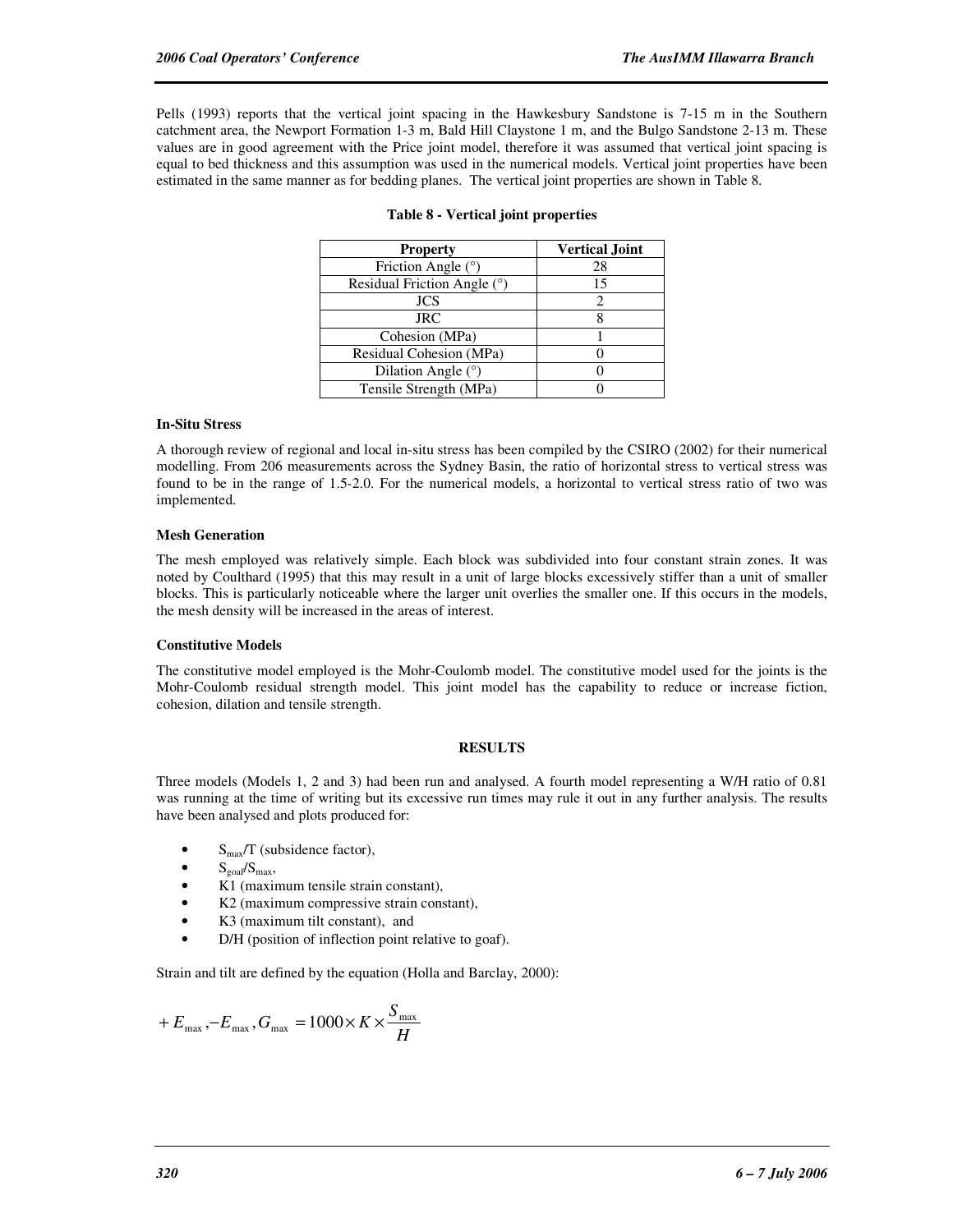Where,

| $+ E_{\text{max}}$ | $=$ | Max tensile strain     |
|--------------------|-----|------------------------|
| $-E_{\text{max}}$  | $=$ | Max compressive strain |
| $G_{\text{max}}$   | $=$ | Max tilt               |
| K                  | $=$ | Constant               |
| H                  | $=$ | Depth of cover         |

Horizontal strain is the change in length per unit of the original horizontal length of ground surface. Tensile strains occur in the trough margin and over the goaf edges. Compressive strains occur above the extracted area. Holla and Barclay (2000) noted that maximum tensile strains are generally not larger than 1 mm/m and maximum compressive strains 3 mm/m, excluding topographical extremes.

Tilt of the ground surface between two points is found by dividing the difference in subsidence at the two points by the distance between them. Maximum tilt occurs at the point of inflection where the subsidence is roughly equal to one half of  $S_{\text{max}}$ .

The point of inflection is the location where tensile strains become positive and vice versa. It has been found by Holla and Barclay (2000) that the inflection point lies inside the goaf for W/H ratios greater than 0.5.

The respective maximum values were readily picked from the model outputs. The strain profiles for Models 2 and 3 contained anomalies where strain turned compressive in two sections of the profile above unmined coal. However, the magnitude of the strains was extremely low and this behaviour has been ascribed to the modelling technique.

Block failure and the formation of the caved zone can be seen in Figure 4. Block failure trends inward over the goaf at an angle of approximately 12˚ to 15˚. This is in good agreement with the CSIRO (1999) and Gale (2005). The caved zone also stops abruptly at the base of the Bulgo Sandstone; this is in general agreement with the microseismic monitoring (CSIRO, 1999).

Slip occurs on every bedding plane up to the surface, and vertical joints open up in the caved zone and also along the surface, outside the goaf edge.



#### **Fig. 4 - Typical cave zone above longwall panel**

The analysed results from Models 1, 2 and 3 are shown below in Table 9.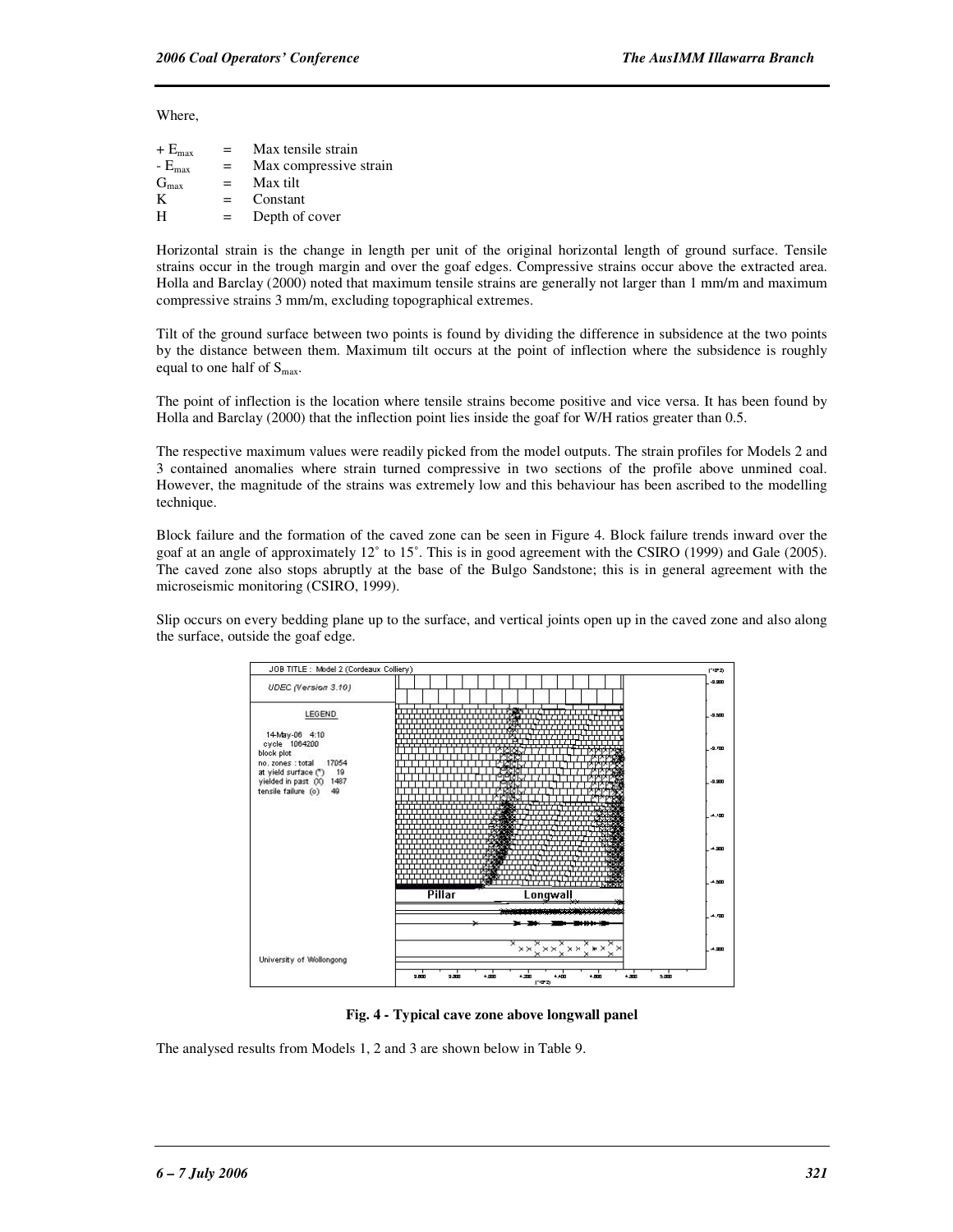| Parameter                        | <b>Model 1</b> | <b>Model 2</b> | <b>Model 3</b> |
|----------------------------------|----------------|----------------|----------------|
| W(m)                             | 105            | 158            | 160            |
| H(m)                             | 413            | 450            | 288            |
| T(m)                             | 2.7            | 2.5            | 3.0            |
| W/H                              | 0.25           | 0.35           | 0.56           |
| $S_{\text{max}}$ (mm)            | 41.12          | 162.39         | 312.72         |
| $S_{\text{goaf}}$ (mm)           | 39.64          | 82.64          | 87.24          |
| $+ E_{max}$ (mm/m)               | 0.092          | 0.139          | 0.690          |
| $-E_{\text{max}}$ (mm/m)         | 0.065          | 0.287          | 0.516          |
| $G_{max}(mm/m)$                  | 0.086          | 1.275          | 3.731          |
| D(m)                             | $-96.00$       | 5.50           | 18.50          |
| $S_{\rm max}/T$                  | 0.015          | 0.065          | 0.104          |
| $S_{\text{goal}}/S_{\text{max}}$ | 0.964          | 0.509          | 0.279          |
| K1                               | 0.924          | 0.386          | 0.635          |
| K <sub>2</sub>                   | 0.653          | 0.794          | 0.475          |
| K <sub>3</sub>                   | 0.864          | 3.533          | 3.436          |
| D/H                              | $-0.232$       | 0.012          | 0.064          |

| Table 9 - Results |  |  |  |  |  |  |  |
|-------------------|--|--|--|--|--|--|--|
|-------------------|--|--|--|--|--|--|--|

To put the results into perspective, the results from Table 9 are reproduced on the corresponding empirical curves from Holla and Barclay (2000). These are shown below in Figures 5, 6, 7, 8, 9 and 10.



**Fig. 5 - Model results for Smax/T (after Holla and Barclay, 2000)** 

It can be seen from Figures 5 and 6 that the numerical models predict maximum developed subsidence and goaf edge subsidence quite well. Given the amount of scatter in the empirical data for the subsidence values, this is a good result.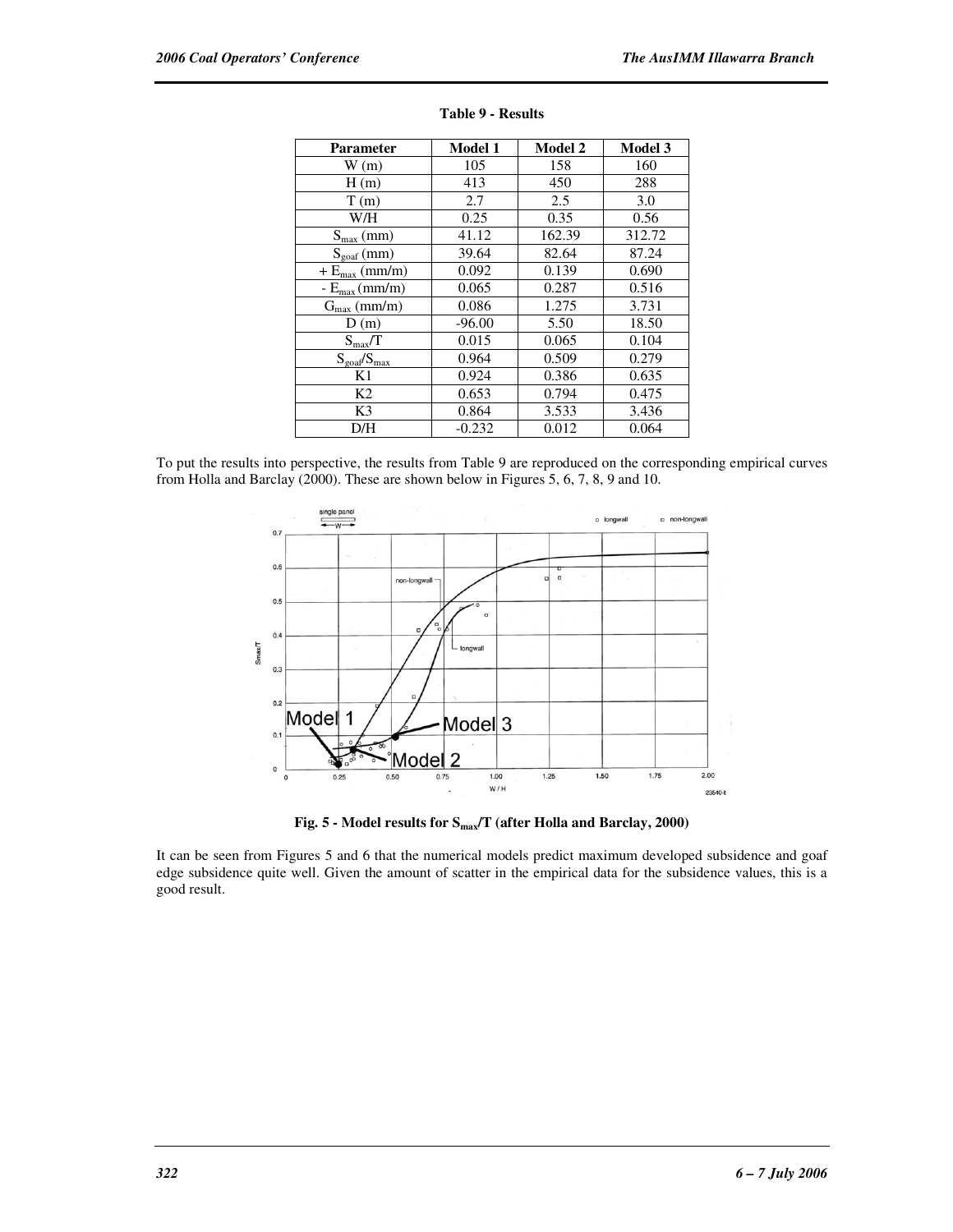

**Fig. 6 - Model results for Sgoaf/Smax (after Holla and Barclay, 2000)** 



**Fig. 7 - Model results for K1 (after Holla and Barclay, 2000)** 



**Fig. 8 - Model results for K2 (after Holla and Barclay, 2000)**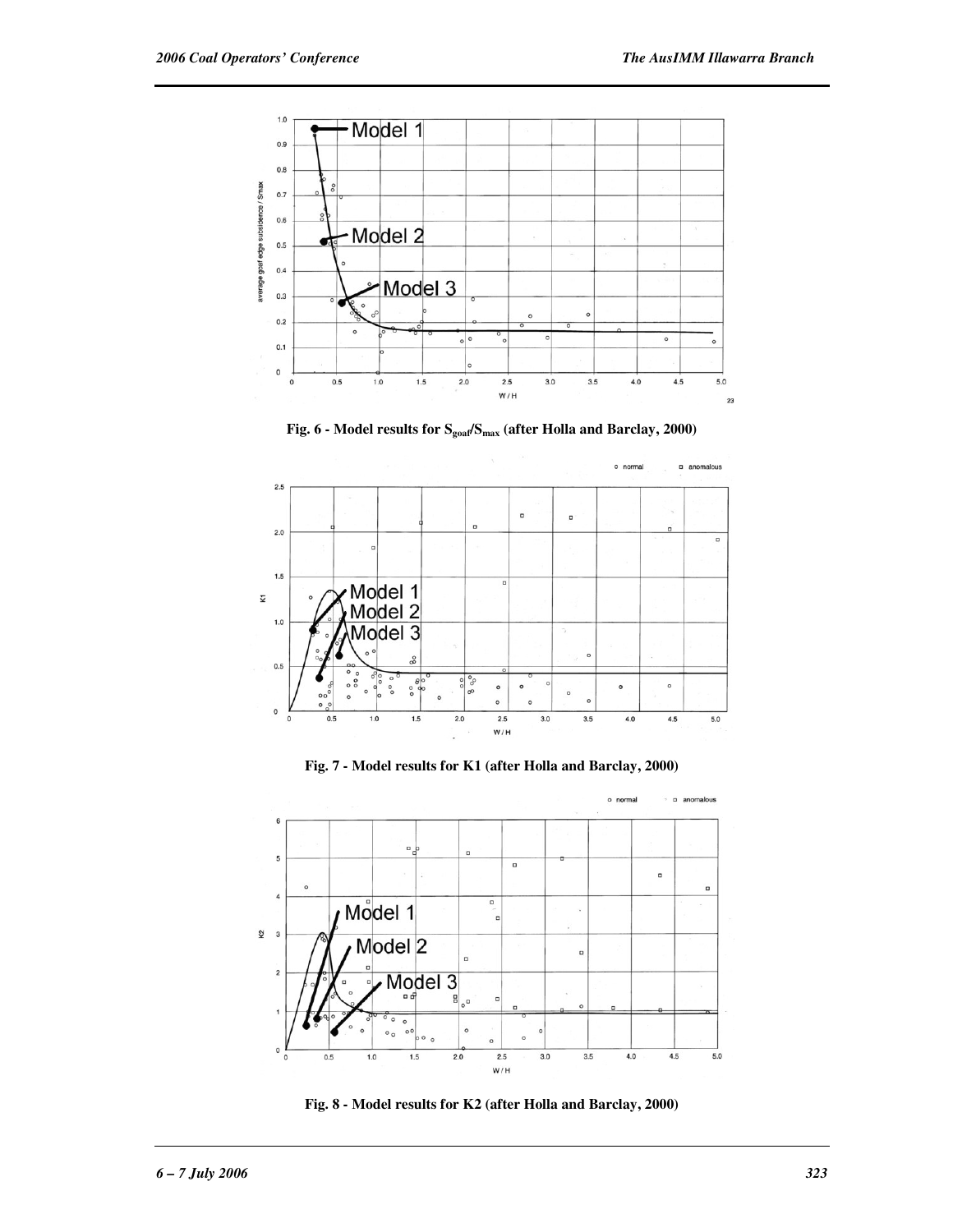Strain has been recognised as one of the most difficult parameters to predict due to vertical joints potentially opening up on the surface and the large effect that variations in topography has on the strain profile. Observed strain profiles in the field are never as perfect as theoretical strain profiles due to these factors.

It can be seen from Figures 7 and 8, the model results contain considerable scatter in the data points, as do the empirical results for the strain constants. Part of the problem is the use of the K1 and K2 constant which normalise strains to depth and  $S_{\text{max}}$  – this may not be valid for subcritical extraction.



**Fig. 9 - Model results for K3 (after Holla and Barclay, 2000)** 



**Fig. 10 - Model results for D/H (after Holla and Barclay, 2000)** 

The model results for tilt and its associated constant produced good matches with the empirical results. The model results for the tilt constant can be seen in Figure 9.

The results of the position of the infection point relative to the goaf can be seen in Figure 10. It is noted by Holla and Barclay (2000) that the position of the infection point falls inside the goaf for W/H ratios greater than 0.5 or outside the goaf for W/H ratios less than 0.5. It can be seen that this observation holds true for Model 1 (W/H  $=$ 0.25) and Model 3 (W/H = 0.56). The location of the inflection point is within 32 m of the position of maximum tilt for all three models. The subsidence at the inflection point is roughly one half of  $S<sub>max</sub>$  for all models and this is in agreement with Holla and Barclay (2000).

The calculated angle of draw for the models varies between 19˚ and 41˚. This produced an average value of 30˚, which is very close to the average value of 29˚ stated by Holla and Barclay (2000).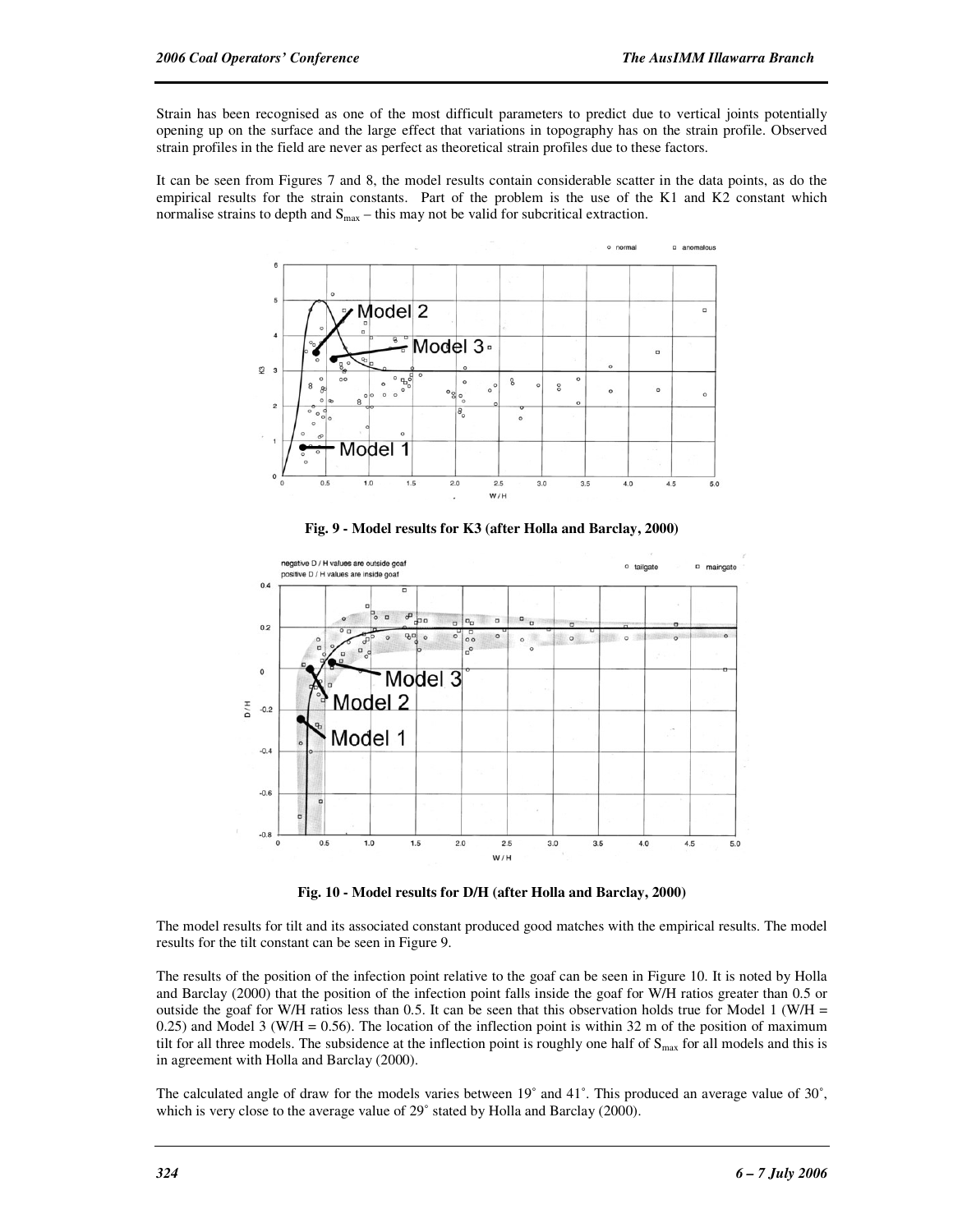#### **SUMMARY**

Due to the ongoing nature of this project, the results presented are preliminary and are encouraging. The main aspects of subsidence development are represented generally well with the numerical modelling. It is anticipated that further verification can be achieved by the application of voussoir beam methods to the Bulgo Sandstone, as it appears to act as a massive elastic unit and the resulting subsidence should be primarily a function of the deflection of this unit.

The next step will be the construction of models that simulate undermined river valleys. These models will be ideally based on the models presented in this paper, and the location of the valley will be varied in its position relative to the centre of the longwall panel. It is anticipated that this modelling will shed some light on the mechanisms behind valley closure.

#### **ACKNOWLEDGMENTS**

The authors wish to express their thanks to Seedsman Geotechnics Pty. Ltd. for financial support, BHP Illawarra Coal Pty. Ltd. for access to drill cores, and Strata Control Technology Operations Pty. Ltd. for their cooperation and helpful insights with core logging data and laboratory results. Thanks are also extended to Michael Coulthard of M.A Coulthard and Associates Pty. Ltd. for his technical guidance on the use of UDEC.

#### **REFERENCES**

- ACARP, 2002. Management Information Handbook on the Undermining of Cliffs, Gorges and River Systems, ACARP Project No C8005 and C9067.
- Badelow, F, Best, R, Bertuzzi, R and Maconochie, D, 2005. Modelling of defect and rock bolt behaviour in geotechnical numerical analysis for Lane Cove Tunnel, in *Proceedings Geotechnical Aspects of Tunnelling for Infrastructure Projects, Mini-Symposium 12th October 2005, Milsons Point, Australia,* 9 p.
- Barton, N, 1976. The shear strength of rock and rock joints, *Int. J. Rock. Mech. Min. Sci. & Geomech. Abstr.*  13(10).
- Chan, K F, Kotze, G P and Stone, P C, 2005. Geotechnical modelling of station caverns for the Epping to Chatswood rail line project, in *Proceedings Geotechnical Aspects of Tunnelling for Infrastructure Projects, Mini-Symposium 12th October 2005, Milsons Point, Australia,* 15 p.
- Coulthard, M A, 1995. Distinct element modelling of mining-induced subsidence A case study, in *Fractured and Jointed Rock Masses* (eds: Myer, Cook, Goodman and Tsang), 8 p (Balkema: Rotterdam).
- CSIRO Petroleum, 2002. Numerical Modelling Studies, in ACARP Project No C9067.
- CSIRO Exploration and Mining, 1999. Ground behaviour about longwall faces and its effect on mining, ACARP Project No C5017.
- Gale, W J, 2005. Application of computer modelling in the understanding of caving and induced hydraulic conductivity about longwall panels, in *Proceedings Coal2005 - 6th Australasian Coal Operators' Conference*, *26-28 April 2005, Brisbane, Australia*. pp 11-15 (The Australasian Institute of Mining and Metallurgy: Melbourne).
- Ghobadi, M H, 1994. Engineering Geologic Factors Influencing the Stability of Slopes in the Northern Illawarra Region, PhD Thesis (unpublished), The University of Wollongong, Australia.
- Holla, L and Barclay, E, 2000. *Mine subsidence in the Southern Coalfield, NSW, Australia*, pp 1-16 (New South Wales Department of Mineral Resources).
- Itasca, 2000. *UDEC User's Guide*, (Itasca Consulting Group, Inc: Minneapolis, Minnesota, USA).
- Kapp, W A, 1984. Mine Subsidence and Strata Control in the Newcastle District of the Northern Coalfield New South Wales, PhD thesis (unpublished), University of Wollongong, Australia, pp 7, 8, 91.
- Kratzsch, H, 1983. *Mining Subsidence Engineering,* pp 41, 153 (Springer-Verlag).
- Mandl, G, 2005. *Rock Joints The Mechanical Genesis*, pp 55-97 (Springer-Verlag: Germany).
- MacGregor, S and Conquest, G, 2005. Geotechnical characterization and borehole completion logs for surface boreholes: Endeavour 3 (WCC DDH29), Endeavour 4 (WCC DDH 30) and Endeavour 5 (WCC DDH 31), SCT Operations Pty Ltd, Rpt No BHPC2843.
- McNally, G H, 1996. Estimation of the geomechanical properties of coal measures rocks for numerical modelling, in *Proceedings Symposium on Geology in Longwall Mining, 12-13 November 1996, (eds: McNally and Ward)*, pp 63-72.